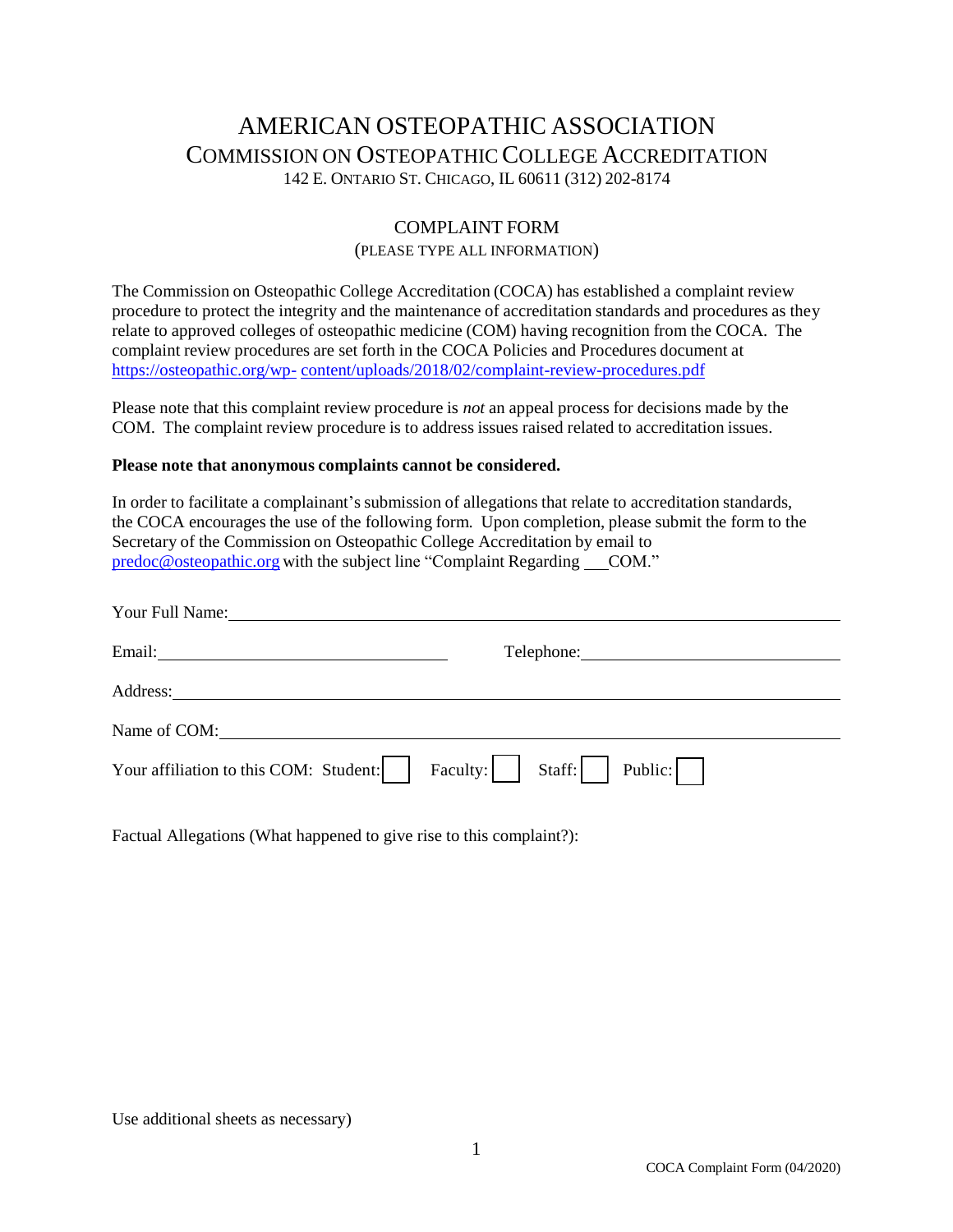Identify all individuals involved:

(Use additional sheets as necessary)

What Accreditation Standards and Elements do you allege to have been violated? The Accreditation Standards may be accessed here:<https://osteopathic.org/accreditation/standards/>

As to *each* Accreditation Standard or Element alleged to have been violated, please correlate every factual allegation that supports your allegation of the violation. Please be as specific as possible.

Example: "Standard/Element X was violated because …."

Standard/Element was violated because:

Standard/Element was violated because: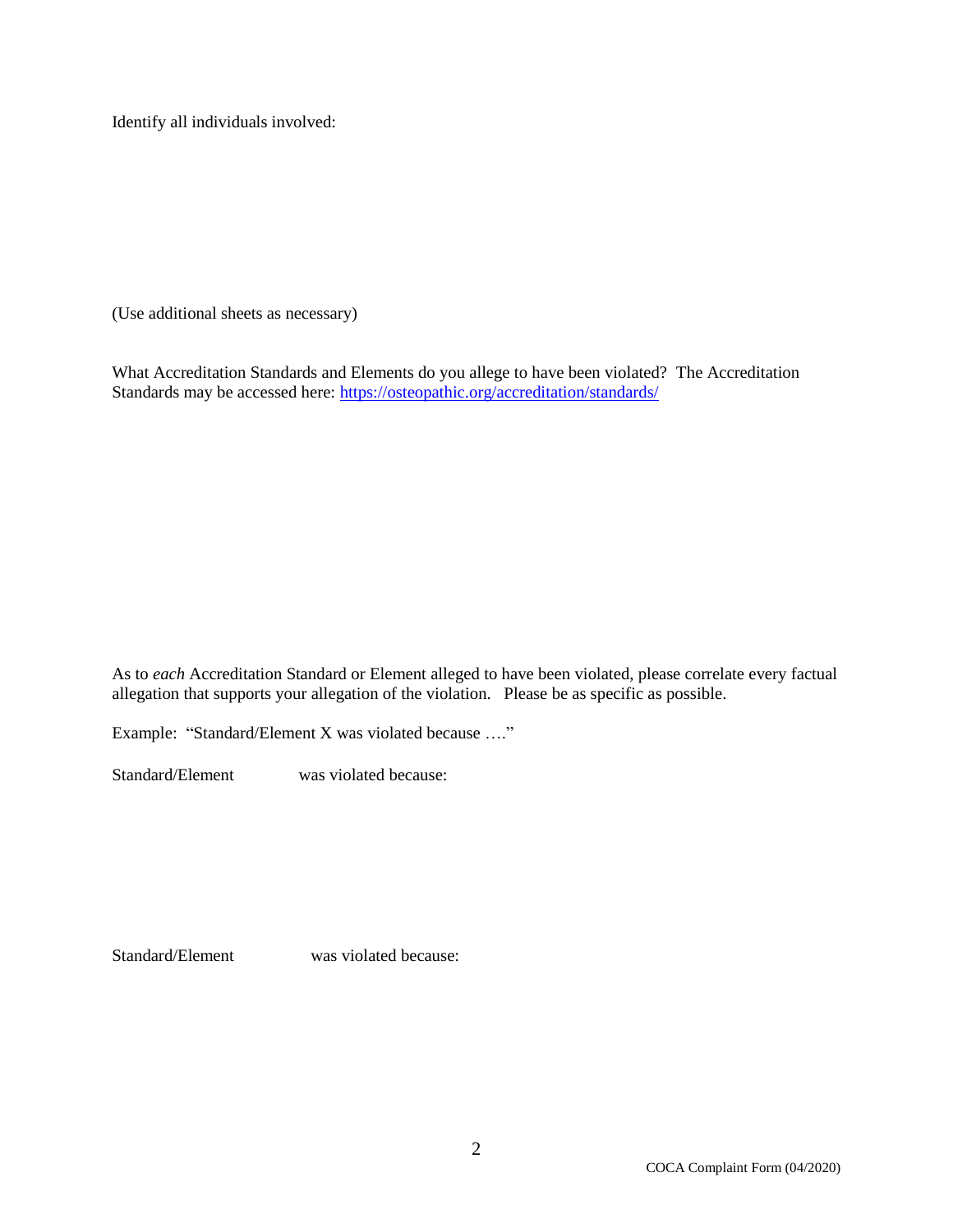Standard/Element was violated because:

Standard/Element was violated because:

(Use additional sheets as necessary)

What documents support your allegations? Identify and attach all documents you believe will assist the COCA in reviewing your allegations.

What actions have been taken to resolve the problem through the recommended route through the COM's administration and what were the outcomes of those actions?

(Use additional sheets as necessary)